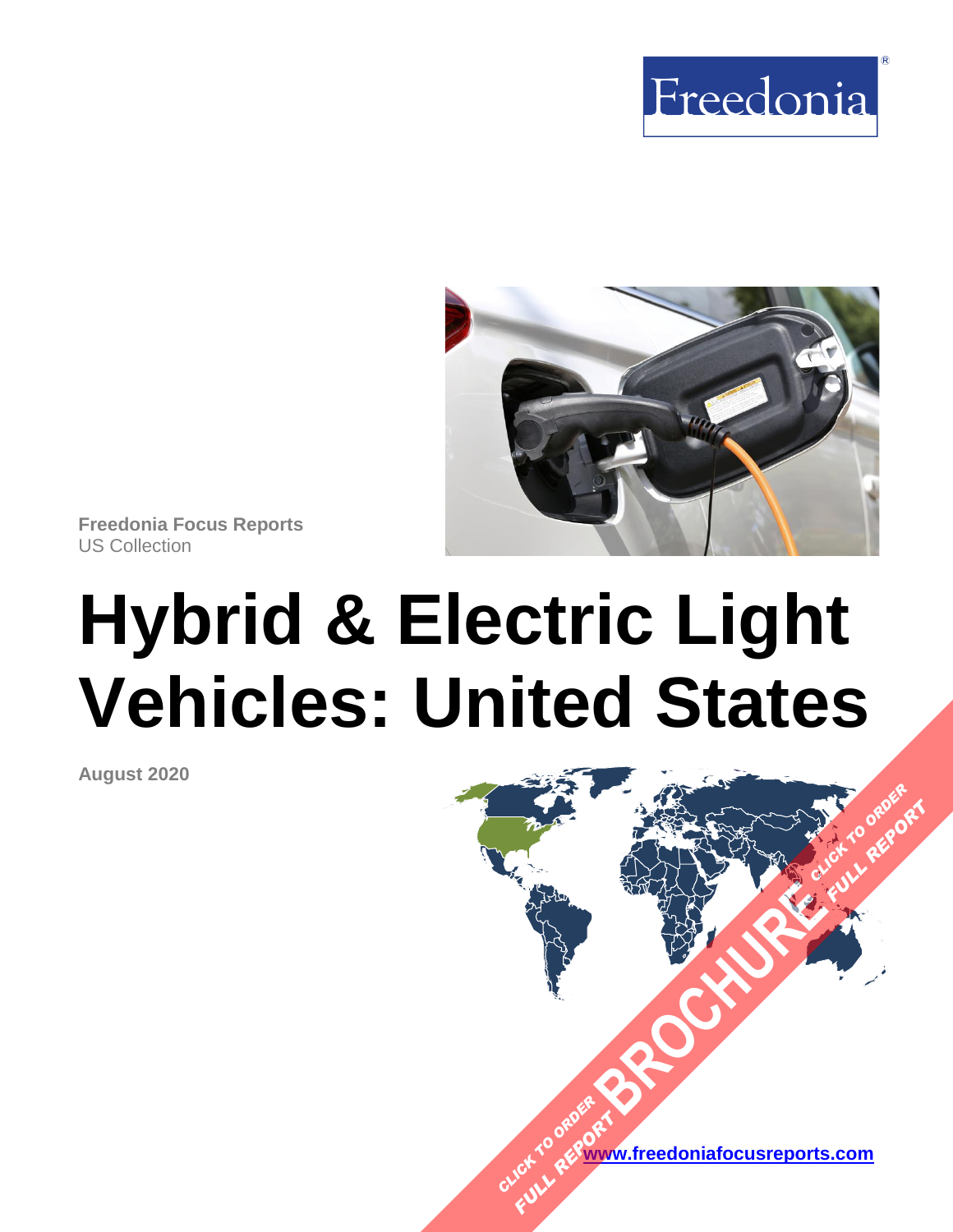# **Table of Contents**

| 1. Highlights                                 | 3              |
|-----------------------------------------------|----------------|
| 2. Market Environment                         | 4              |
| <b>Historical Trends</b>                      | 4              |
| Key Economic Indicators                       | 6              |
| <b>Hybrid &amp; Electric Powertrains</b>      | $\overline{7}$ |
| <b>Environmental &amp; Regulatory Factors</b> | 9              |
| 3. Segmentation & Forecasts                   | 11             |
| <b>Power Source</b>                           | 11             |
| Full Hybrid                                   | 13             |
| Plug-In Hybrid                                | 14             |
| <b>Battery Electric</b>                       | 15             |
| <b>Fuel Cell Electric</b>                     | 16             |
| 4. Industry Structure                         | 18             |
| <b>Industry Characteristics</b>               | 18             |
| <b>Market Share</b>                           | 19             |
| <b>Toyota Motor Corporation</b>               | 19             |
| Tesla                                         | 20             |
| <b>Ford Motor Company</b>                     | 20             |
| 5. About This Report                          | 21             |
| Scope                                         | 21             |
| Sources                                       | 21             |
| <b>Industry Codes</b>                         | 22             |
| Freedonia Methodology                         | 22             |
| Resources                                     | 24             |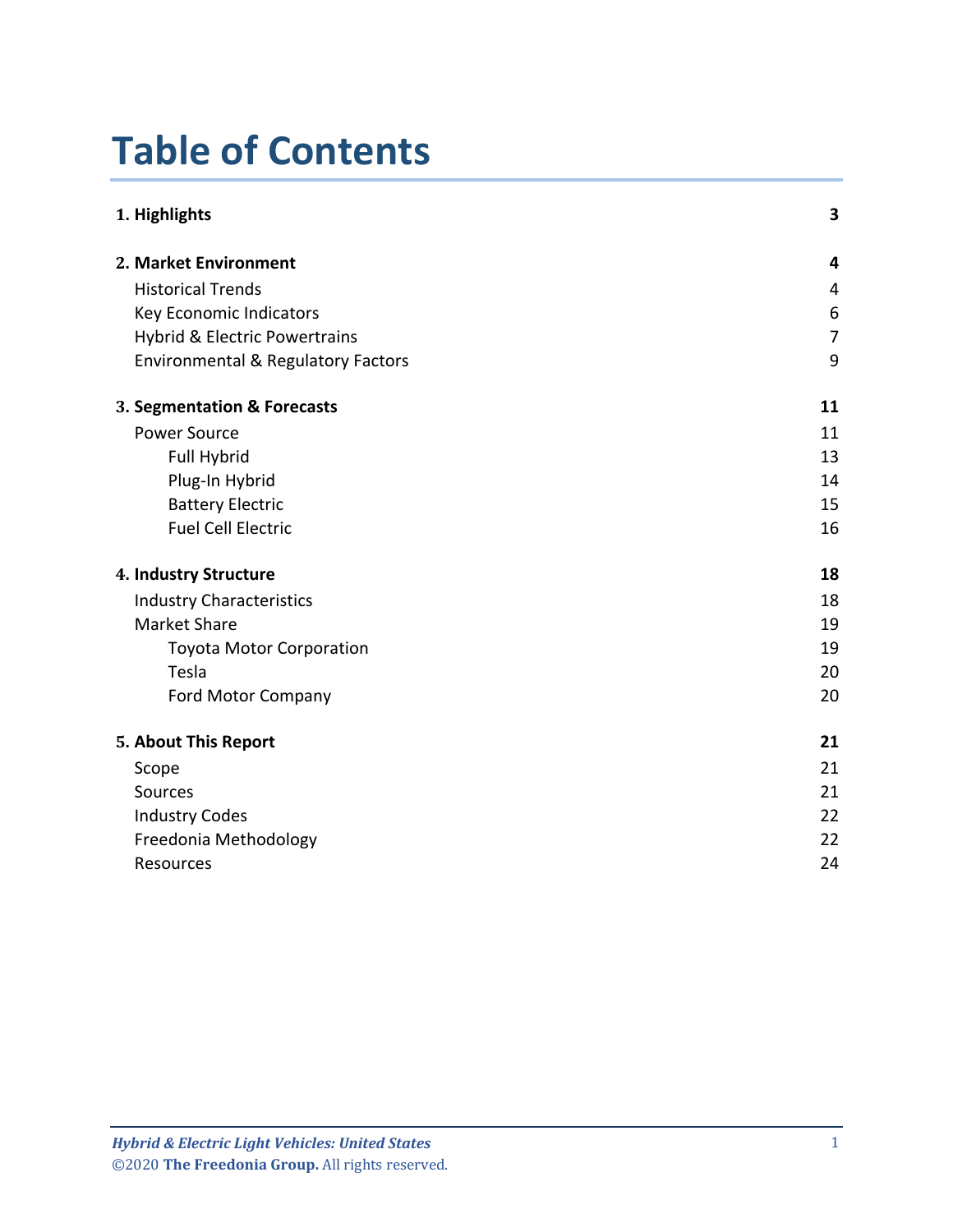# **List of Tables & Figures**

| Figure 1   Key Trends in US Hybrid & Electric Light Vehicle Retail Sales, 2019 - 2024 | 3  |
|---------------------------------------------------------------------------------------|----|
| Figure 2   US Hybrid & Electric Light Vehicle Demand Trends, 2009 - 2019              | 4  |
| Table 1   Key Indicators for US Hybrid & Electric Light Vehicle Demand, 2009 - 2024   |    |
| (2012US\$ bil)                                                                        | 6  |
| Table 2   Comparison of Hybrid & Electric Light Vehicle Powertrain Types              | 8  |
| Figure 3   US Hybrid & Electric Light Vehicle Retail Sales by Power Source, 2009 -    |    |
| 2024 (000 units)                                                                      | 11 |
| Table 3   US Hybrid & Electric Light Vehicle Retail Sales by Power Source, 2009 -     |    |
| 2024 (000 units)                                                                      | 11 |
| Figure 4   US Hybrid & Electric Light Vehicle Retail Sales by Power Source, 2009 -    |    |
| 2024 (%)                                                                              | 12 |
| Figure 5   US Hybrid & Electric Light Vehicle Market Share by Company, 2019 (%)       | 19 |
| Table 4   NAICS & SIC Codes Related to Hybrid & Electric Light Vehicles               | 22 |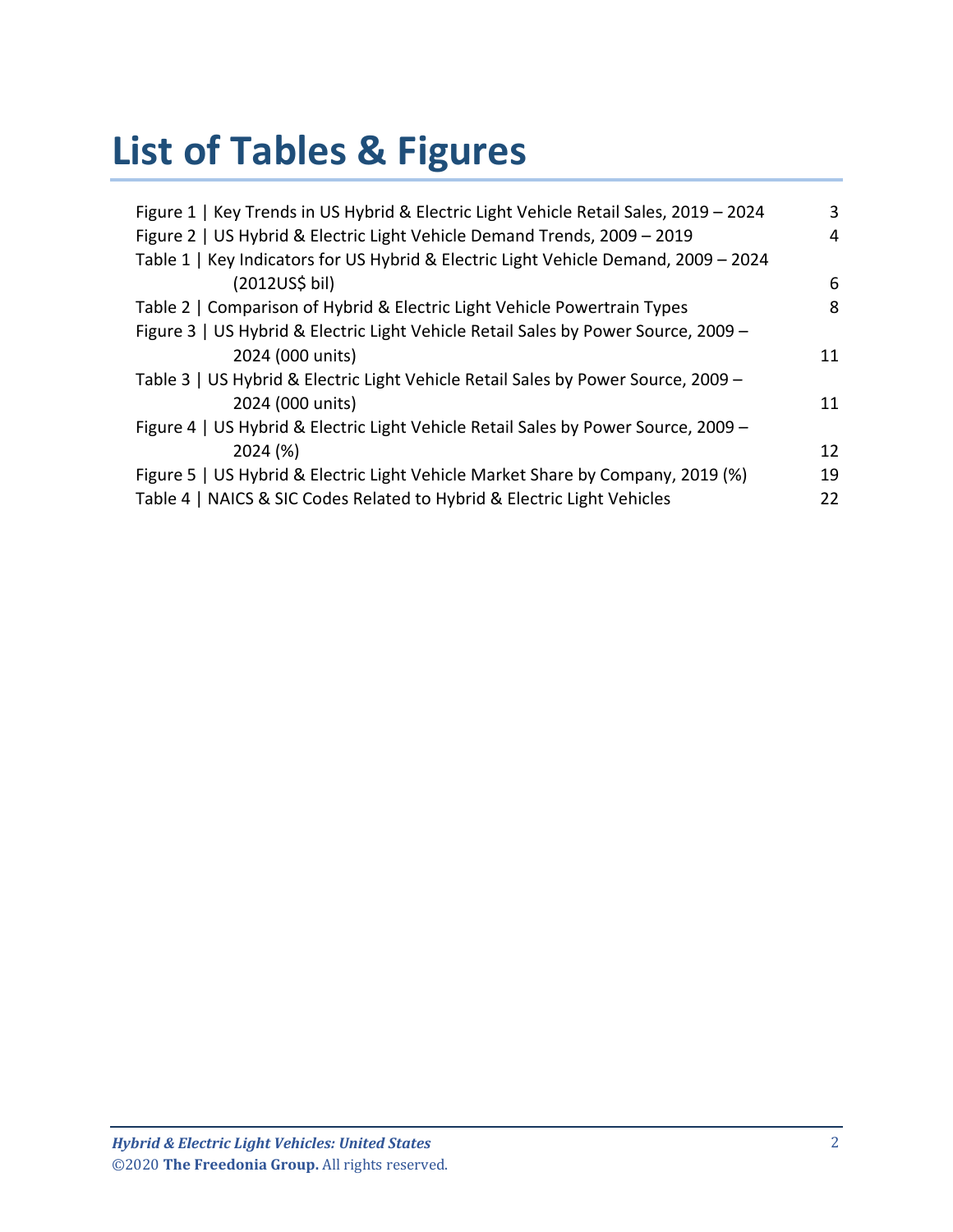# <span id="page-3-0"></span>**About This Report**

## <span id="page-3-1"></span>**Scope**

This report forecasts to 2020 and 2024 US light-duty hybrid and electric vehicle (LD HEV) retail sales in units. Total retail sales are segmented by power source in terms of:

- full hybrid electric vehicles (FHEVs)
- plug-in hybrid electric vehicles (PHEVs)
- battery electric vehicles (BEVs)
- fuel cell electric vehicles (FCEVs)

To illustrate historical trends, total retail sales and the various segments are provided in annual series from 2009 to 2019.

Mild hybrids are considered a type of full hybrid for the purposes of this report. Excluded from the scope of this report are micro hybrids, in which vehicle propulsion is generated from an internal combustion engine but some technological features found in hybrid vehicles – specifically start-stop systems – are used to improve fuel economy. Because these vehicles do not use an electric motor for propulsion, they fall outside the scope of this report.

Key macroeconomic indicators are also provided with quantified trends. Other various topics, including profiles of pertinent leading companies, are covered in this report. A full outline of report items by page is available in the Table of Contents.

## <span id="page-3-2"></span>**Sources**

*Hybrid & Electric Light Vehicles: United States* (FF85044) represents the synthesis and analysis of data from various primary, secondary, macroeconomic, and demographic sources, such as:

- firms participating in the industry, and their suppliers and customers
- government/public agencies
- intergovernmental organizations
- trade associations and their publications
- the business and trade press
- indicator forecasts by The Freedonia Group
- the findings of other reports and studies by The Freedonia Group

Specific sources and additional resources are listed in the Resources section of this publication for reference and to facilitate further research.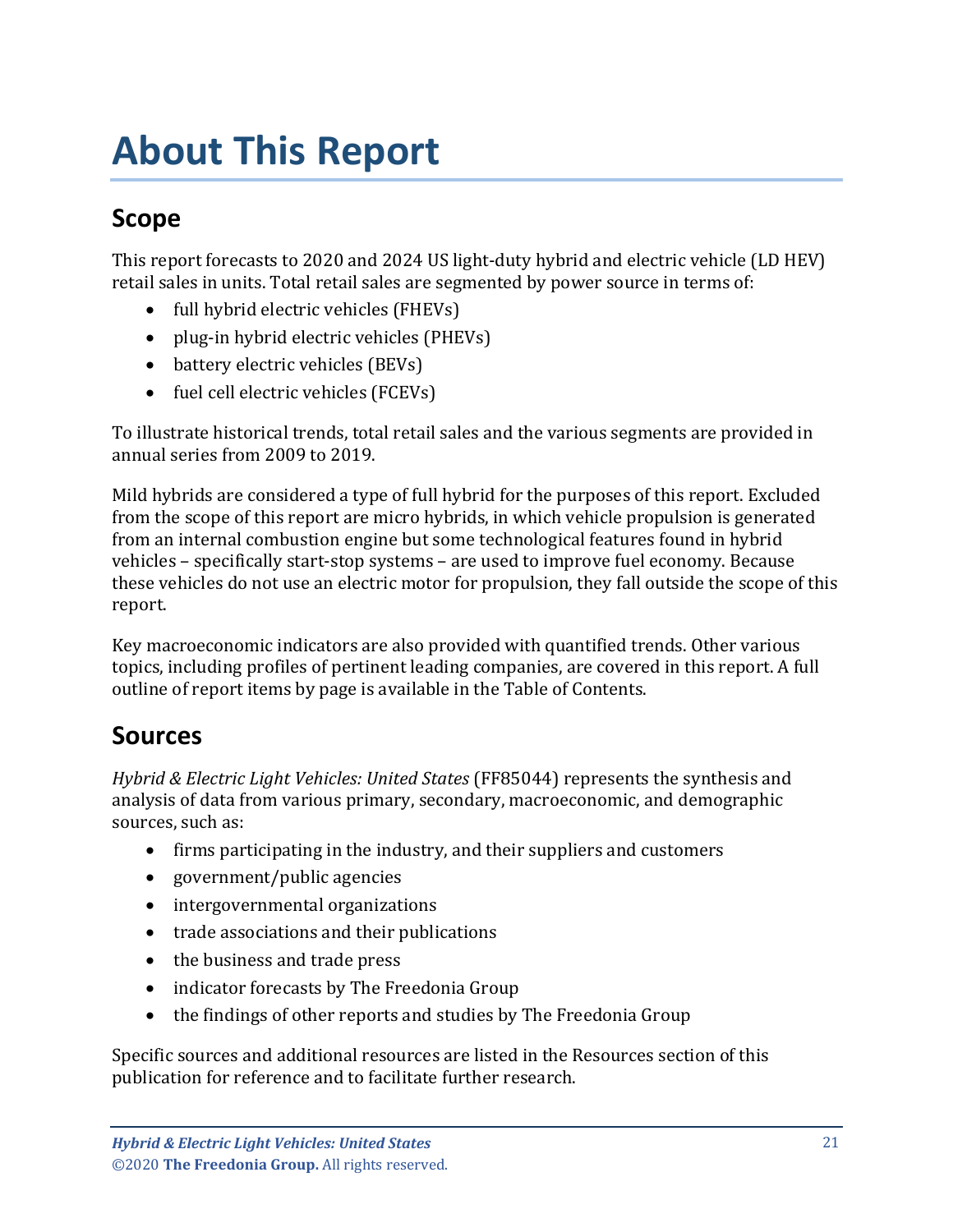## <span id="page-4-0"></span>**Industry Codes**

<span id="page-4-2"></span>

| Table 4   NAICS & SIC Codes Related to Hybrid & Electric Light Vehicles |                                               |                                           |                               |  |  |
|-------------------------------------------------------------------------|-----------------------------------------------|-------------------------------------------|-------------------------------|--|--|
| <b>NAICS/SCIAN 2017</b>                                                 |                                               | <b>SIC</b>                                |                               |  |  |
|                                                                         | North American Industry Classification System | <b>Standard Industrial Classification</b> |                               |  |  |
| 336111                                                                  | Automobile Manufacturing                      | 3711                                      | Motor Vehicles and Car Bodies |  |  |
| 336112                                                                  | Light Truck and Utility Vehicle Manufacturing |                                           |                               |  |  |
| 336120                                                                  | <b>Heavy Duty Truck Manufacturing</b>         |                                           |                               |  |  |

Source: US Census Bureau

## <span id="page-4-1"></span>**Freedonia Methodology**

The Freedonia Group, a subsidiary of MarketResearch.com, has been in business for more than 30 years and in that time has developed a comprehensive approach to data analysis that takes into account the variety of industries covered and the evolving needs of our customers.

Every industry presents different challenges in market sizing and forecasting, and this requires flexibility in methodology and approach. Freedonia methodology integrates a variety of quantitative and qualitative techniques to present the best overall picture of a market's current position as well as its future outlook: When published data are available, we make sure they are correct and representative of reality. We understand that published data often have flaws either in scope or quality, and adjustments are made accordingly. Where no data are available, we use various methodologies to develop market sizing (both top-down and bottom-up) and then triangulate those results to come up with the most accurate data series possible. Regardless of approach, we also talk to industry participants to verify both historical perspective and future growth opportunities.

Methods used in the preparation of Freedonia market research include, but are not limited to, the following activities: comprehensive data mining and evaluation, primary research, consensus forecasting and analysis, ratio analysis using key indicators, regression analysis, end use growth indices and intensity factors, purchase power parity adjustments for global data, consumer and end user surveys, market share and corporate sales analysis, product lifespan analysis, product or market life cycle analysis, graphical data modeling, long-term historical trend analysis, bottom-up and top-down demand modeling, and comparative market size ranking.

Freedonia quantifies trends in various measures of growth and volatility. Growth (or decline) expressed as an average annual growth rate (AAGR) is the least squares growth rate, which takes into account all available datapoints over a period. The volatility of datapoints around a least squares growth trend over time is expressed via the coefficient of determination, or  $r^2$ . The most stable data series relative to the trend carries an  $r^2$  value of 1.0; the most volatile – 0.0. Growth calculated as a compound annual growth rate (CAGR)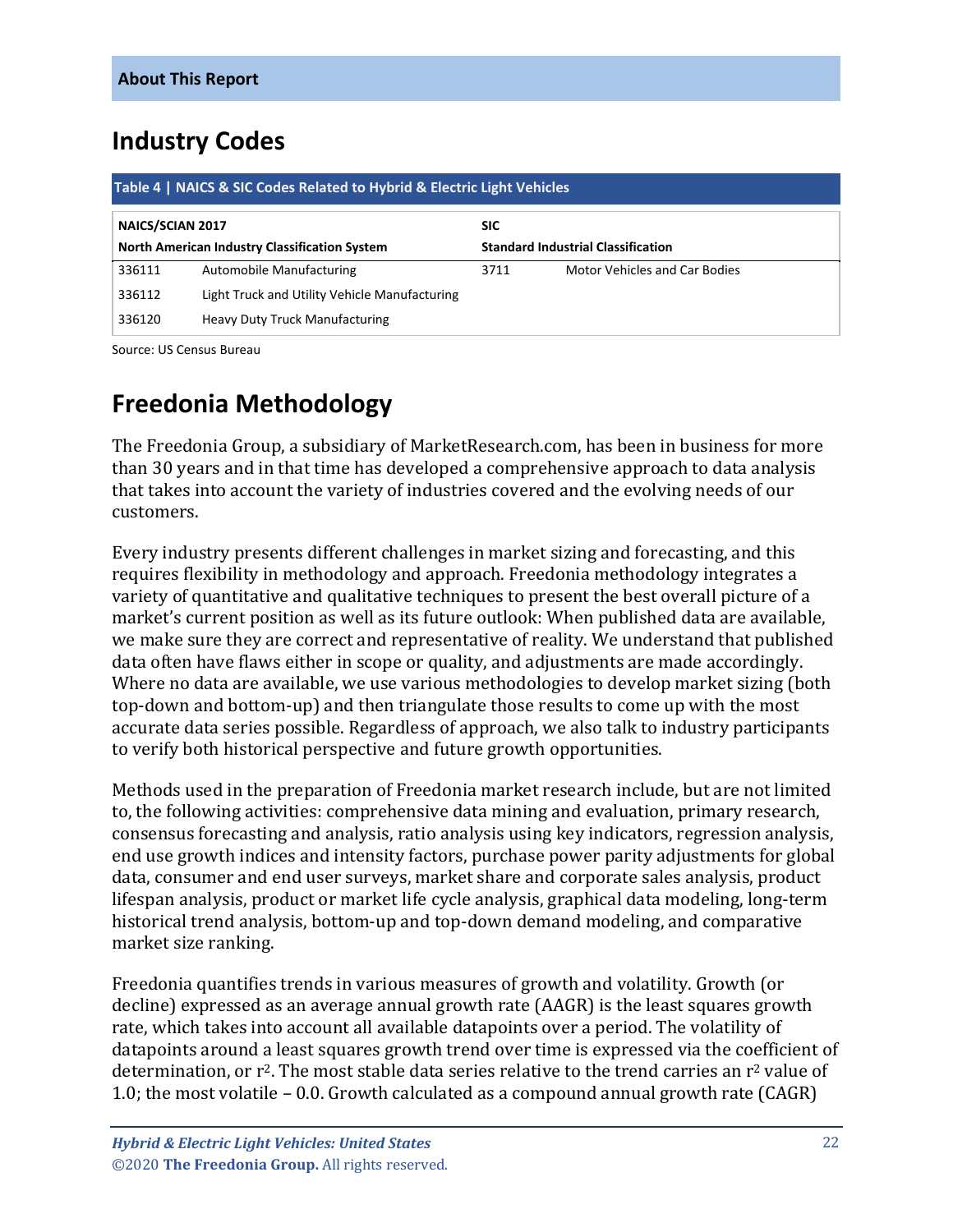employs, by definition, only the first and last datapoints over a period. The CAGR is used to describe forecast growth, defined as the expected trend beginning in the base year and ending in the forecast year. Readers are encouraged to consider historical volatility when assessing particular annual values along the forecast trend, including in the forecast year.

## **Copyright & Licensing**

The full report is protected by copyright laws of the United States of America and international treaties. The entire contents of the publication are copyrighted by The Freedonia Group.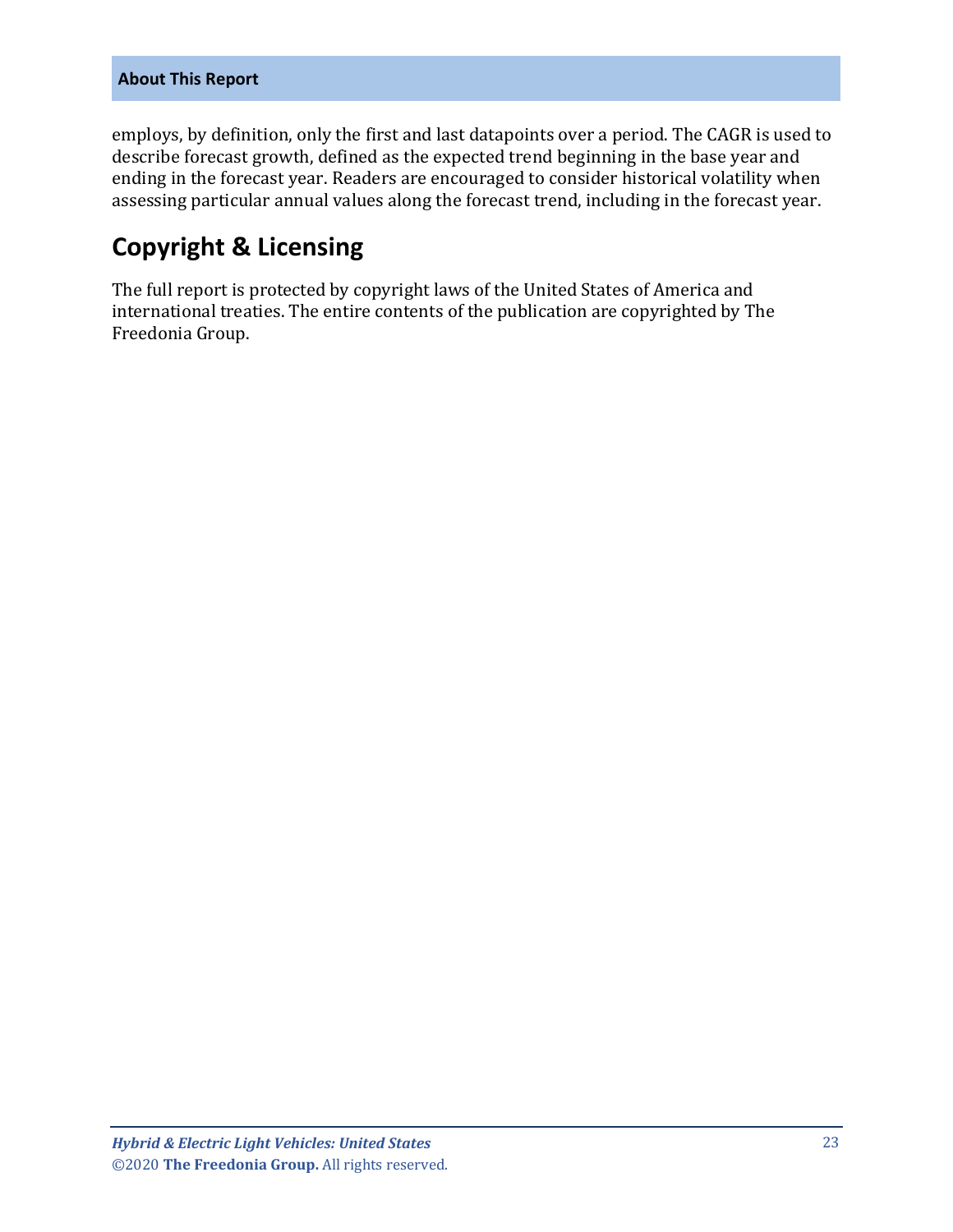#### <span id="page-6-0"></span>**Resources**

#### **[Freedonia Industry Studies](http://www.freedoniagroup.com/Home.aspx?ReferrerId=FL-Focus)**

 *[Global Batteries](http://www.freedoniagroup.com/DocumentDetails.aspx?ReferrerId=FL-FOCUS&studyid=3569) [Global Buses](http://www.freedoniagroup.com/DocumentDetails.aspx?ReferrerId=FL-FOCUS&studyid=3733) [Global Hybrid & Electric Vehicles](http://www.freedoniagroup.com/DocumentDetails.aspx?ReferrerId=FL-FOCUS&studyid=3627) [Global Motorcycles](http://www.freedoniagroup.com/DocumentDetails.aspx?ReferrerId=FL-FOCUS&studyid=3827) [Recreational Vehicles in the US](http://www.freedoniagroup.com/DocumentDetails.aspx?ReferrerId=FL-FOCUS&studyid=3624)* **[Freedonia Focus Reports](https://www.freedoniafocusreports.com/redirect.asp?progid=89534&url=/)** *[Automotive Repair & Maintenance Services: United States](https://www.freedoniafocusreports.com/Automotive-Repair-Maintenance-Services-United-States-FF95018/) [Batteries: United States](https://www.freedoniafocusreports.com/Batteries-United-States-FF45011/) [Buses: United States](https://www.freedoniafocusreports.com/Buses-United-States-FF85012/) [Diesel Engines: United States](https://www.freedoniafocusreports.com/Diesel-Engines-United-States-FF45026/) [Energy: United States](https://www.freedoniafocusreports.com/Energy-United-States-FF45043/) Medium- [& Heavy-Duty Trucks & Buses: United States](https://www.freedoniafocusreports.com/Medium-Heavy-Duty-Trucks-Buses-United-States-FF85014/) [Motorcycles: United States](https://www.freedoniafocusreports.com/Motorcycles-United-States-FF85016/) [Motor Vehicles: United States](https://www.freedoniafocusreports.com/Motor-Vehicles-United-States-FF85029/) [Recreational Vehicles: United States](https://www.freedoniafocusreports.com/Recreational-Vehicles-United-States-FF85031/) [Transport Equipment: United States](https://www.freedoniafocusreports.com/Transport-Equipment-United-States-FF85030/)* **[Freedonia Custom Research](http://www.freedoniagroup.com/CustomResearch.aspx?ReferrerId=FL-Focus)**

#### **Trade Publications**

*Automotive Industries Automotive News CleanTechnica EV World Green Car Congress Green Car Reports HybridCars.com Ward's AutoWorld*

#### **Agencies & Associations**

Alliance of Automobile Manufacturers American Public Transportation Association California Fuel Cell Partnership Electric Drive Transportation Association International Council on Clean Transportation International Energy Agency National Automobile Dealers Association